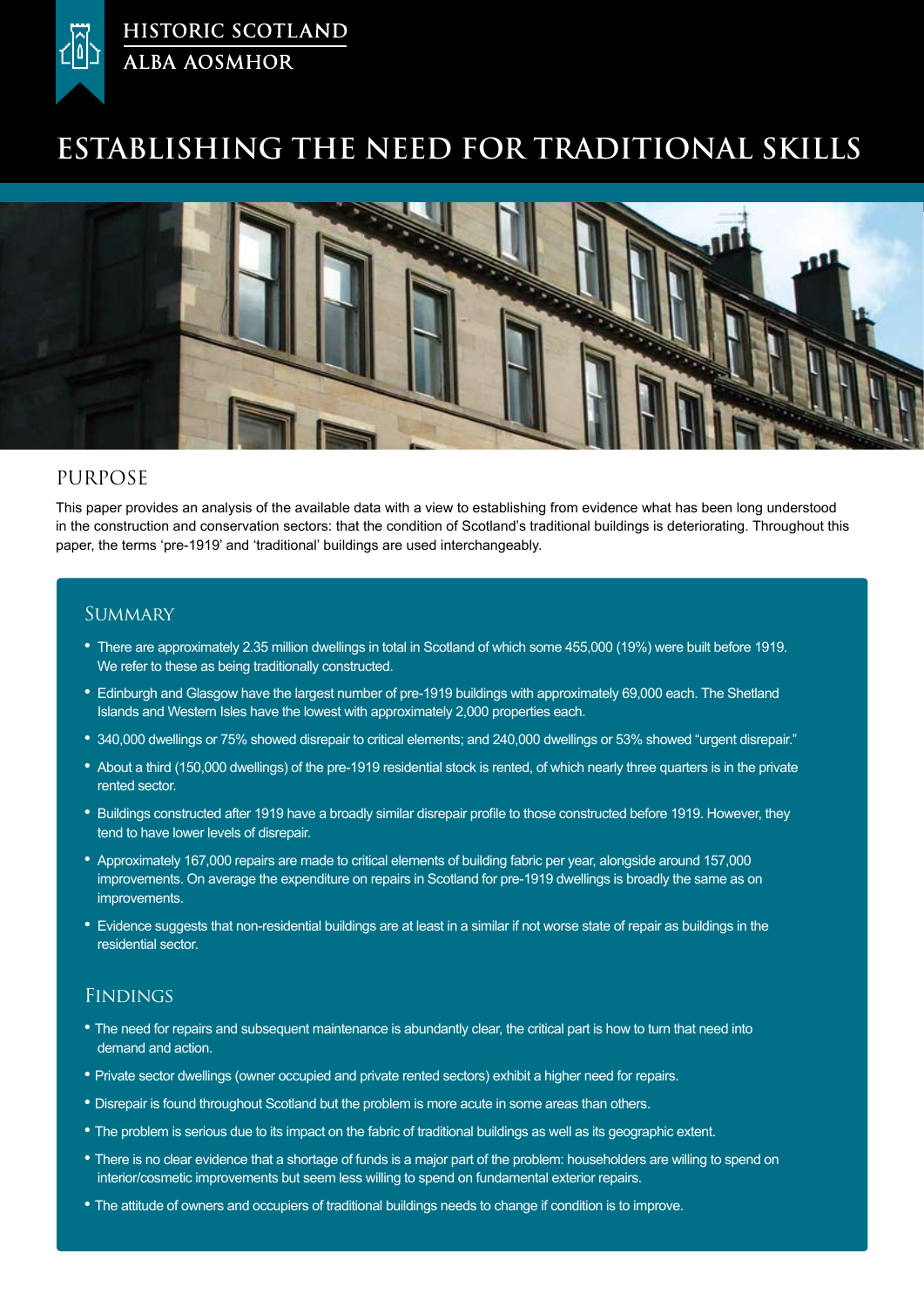

75% of traditionally constructed dwellings exhibit disrepair to critical elements (Table 3 and Table 7)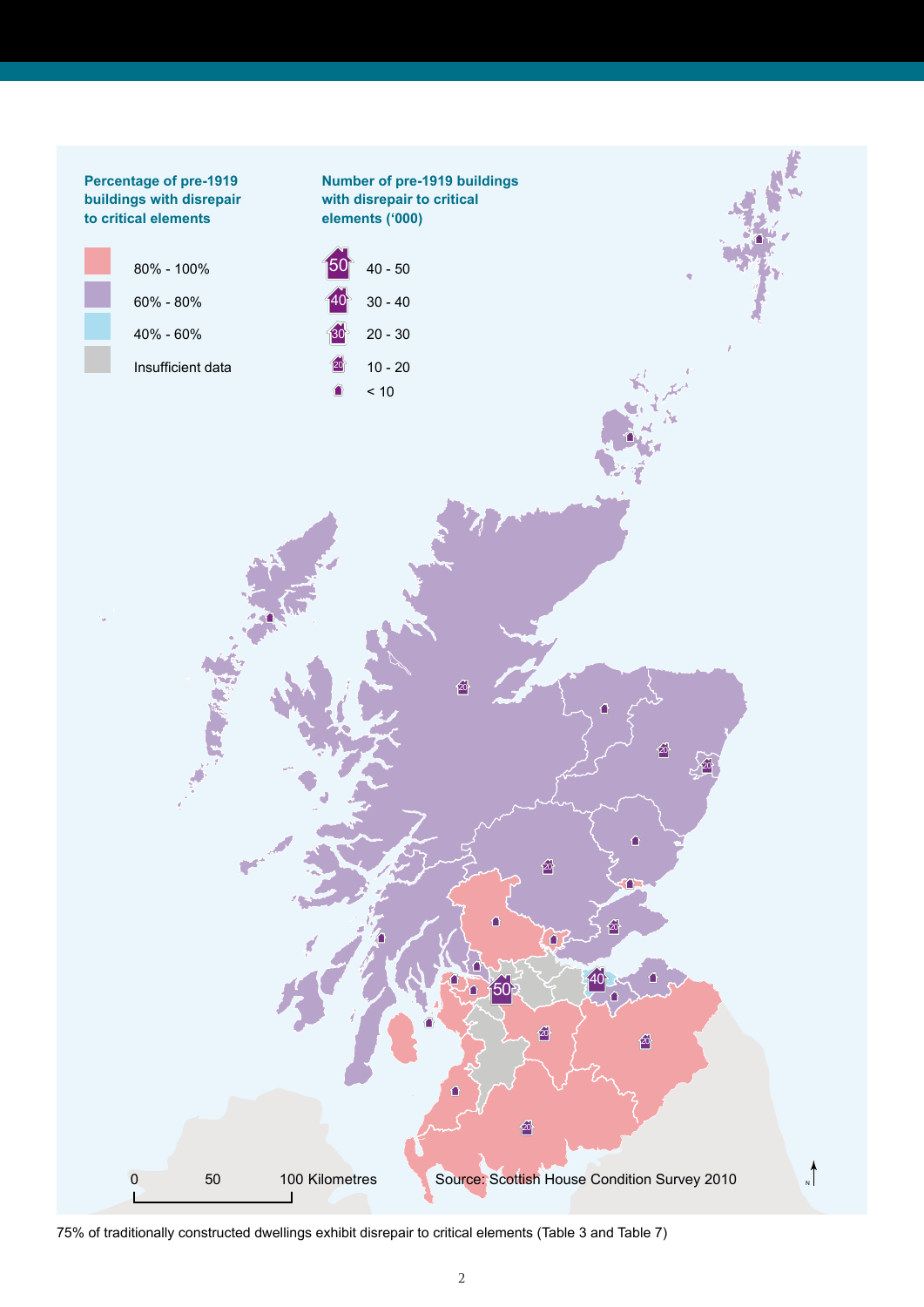## INTRODUCTION

Traditional buildings (those built before 1919) form an important part of Scotland's heritage. To ensure that they continue to contribute to Scotland's historic landscape it is important that the condition of traditional buildings is understood. This paper contains an analysis of the available data on condition to provide the evidence that supports measures to encourage owners to undertake appropriate repair and maintenance of traditional buildings.

### RESIDENTIAL SECTOR

The Scottish House Condition Survey (SHCS)<sup>1</sup> estimates that there are some 455,000 dwellings in Scotland built before 1919; and that there are approximately 2.35 million dwellings in total in Scotland, meaning the traditionally constructed sector accounts for about 19% of the total.

### **Distribution of Traditional Buildings Across Scotland**

The proportion of traditional buildings varies quite substantially across Scotland, ranging from 3% of all properties in North Lanarkshire up to around 37% in the Orkney Islands.

#### **Local Authority Area Percentage of Pre-1919 Dwellings**

| Lowest                   |     |
|--------------------------|-----|
| North Lanarkshire        | 3%  |
| East Dunbartonshire      | 7%  |
| West I othian            | 7%  |
| <b>Fast Renfrewshire</b> | 8%  |
| Falkirk                  | 9%  |
| <b>Highest</b>           |     |
| Dumfries and Galloway    | 31% |
| City of Edinburgh        | 32% |
| Moray                    | 32% |
| <b>Scottish Borders</b>  | 33% |
| Orkney Islands           | 37% |
| <b>Scotland</b>          | 19% |

**Table 1:** The five Local Authorities with the lowest and highest proportion of pre-1919 properties.

In numeric terms, Edinburgh and Glasgow have equally large numbers of pre-1919 buildings with approximately 69,000 each. The Shetland Islands and Western Isles have the lowest with approximately 2,000 properties each.

### Key Message

Those considering how to address the demand for traditional building skills need to consider carefully the areas they might target: North Lanarkshire is unlikely to generate the same volume of work as Edinburgh. Orkney, however, may be able to provide sufficient work for local building contractors.



#### **Condition of Traditionally Constructed Dwellings in Scotland**

SHCS 2010 found that, of the 455,000 traditionally constructed dwellings:

- 340,000 dwellings or 75% showed disrepair to critical elements: that is, those elements whose condition is central to a dwelling being wind and weather proof, structurally stable and safequarded against further rapid deterioration.<sup>2</sup>
- 240,000 dwellings or 53% showed "urgent disrepair": that is any disrepair which if not rectified would cause the fabric of the building to deteriorate further or place the health and safety of the occupier at risk.<sup>3</sup>

## Key Message

The need for repair and subsequent maintenance of traditional buildings is abundantly clear, the critical part is how to turn that need into demand and action.



Failure of a render and associated stone decay caused by the use of incompatible cement based mortar.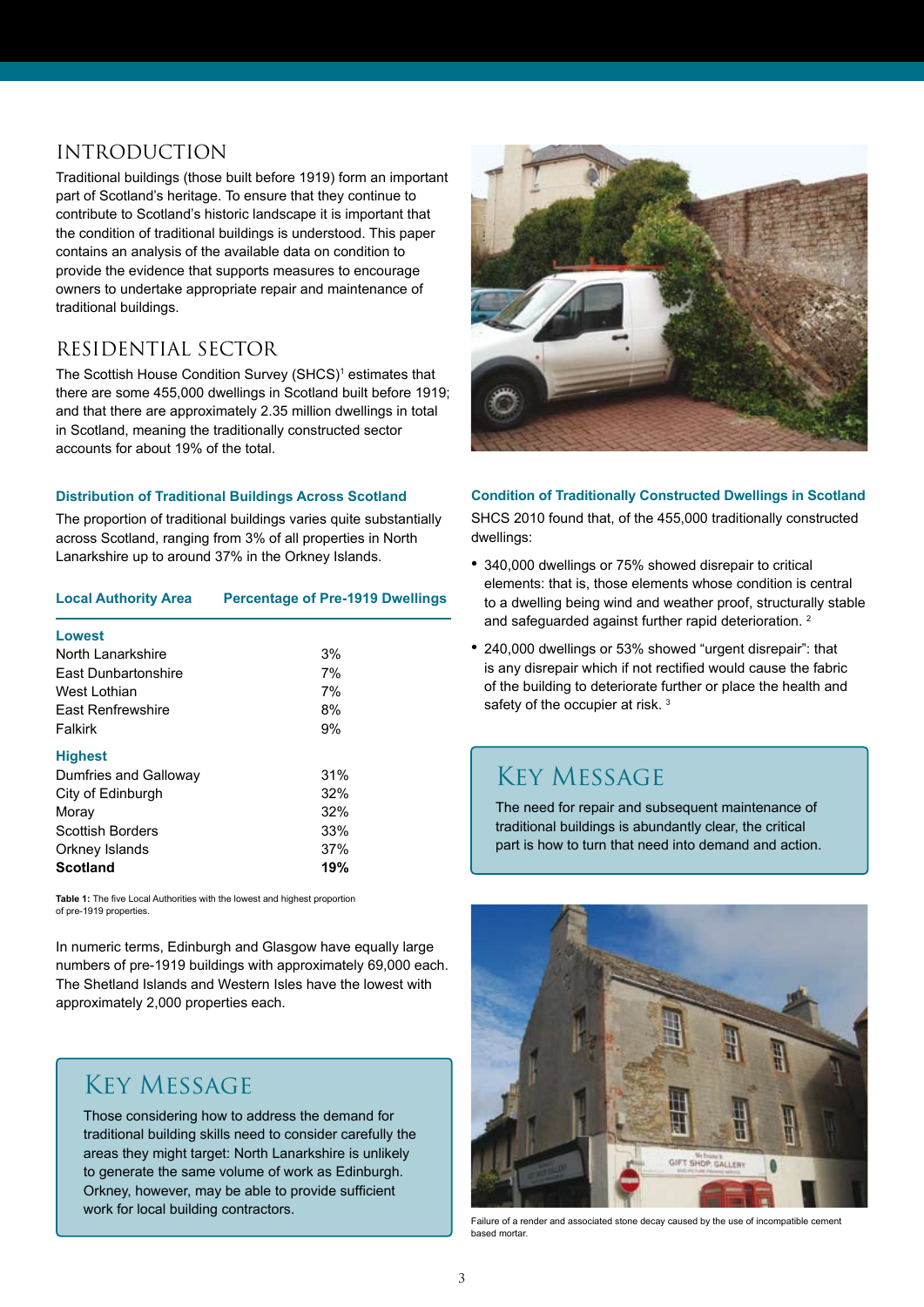#### **Condition of Pre-1919 Dwellings by Tenure**

About two thirds of the pre-1919 residential building stock in Scotland is in the rented sector. Of the 150,000 rented dwellings in Scotland a significant majority, nearly three quarters, is in the private rented sector. Tables 2a and 2b set out that:

- For the owner occupied sector, over 75% of dwellings have some critical disrepair and 53% show some form of urgent disrepair.
- For the social rented sector, over 64% of dwellings have some critical disrepair and 44% show some form of urgent disrepair.
- For the private rented sector, nearly 80% of dwellings have some critical disrepair and nearly 60% show some form of urgent disrepair.

#### **2a**

| <b>Tenancy Type</b> | <b>Critical Disrepair 000s (%)</b> |  |
|---------------------|------------------------------------|--|
| Owner occupier      | 228 (75%)                          |  |
| Social rented       | 26 (64%)                           |  |
| Private rented      | 81 (79%)                           |  |

#### **2b**

| <b>Tenancy Type</b> | <b>Urgent Disrepair 000s (%)</b> |
|---------------------|----------------------------------|
| Owner occupier      | 159 (53%)                        |
| Social rented       | 18 (44%)                         |
| Private rented      | 61 (59%)                         |

**Table 2a and 2b:** Condition of pre-1919 buildings by tenure. **Note:** % figures are for buildings showing some disrepair.

## Key Message

Private sector dwellings (owner occupied and private rented sectors) exhibit the most need for repair and maintenance.



#### **Condition of Pre-1919 Dwellings by Local Authority Area**

| <b>Local Authority Area</b> | <b>Critical Disrepair</b> |  |
|-----------------------------|---------------------------|--|
| <b>Highest</b>              |                           |  |
| South Ayrshire              | 96%                       |  |
| South Lanarkshire           | 92%                       |  |
| Dundee City                 | 92%                       |  |
| Renfrewshire                | 84%                       |  |
| Dumfries and Galloway       | 84%                       |  |
| Lowest                      |                           |  |
| Glasgow City                | 70%                       |  |
| Orkney Islands              | 70%                       |  |
| Moray                       | 69%                       |  |
| Filean Siar                 | 60%                       |  |
| City of Edinburgh           | 59%                       |  |
| Scotland                    | 75%                       |  |

**Table 3:** Percentage of pre-1919 properties showing critical disrepair by local authority.

| <b>Local Authority Area</b> | <b>Urgent Disrepair</b> |  |
|-----------------------------|-------------------------|--|
| <b>Highest</b>              |                         |  |
| South Ayrshire              | 80%                     |  |
| <b>North Avrshire</b>       | 79%                     |  |
| South Lanarkshire           | 70%                     |  |
| Dumfries and Galloway       | 66%                     |  |
| Scottish Borders            | 61%                     |  |
| Lowest                      |                         |  |
| Aberdeenshire               | 45%                     |  |
| Highland                    | 44%                     |  |
| Moray                       | 43%                     |  |
| Angus                       | 42%                     |  |
| Perth and Kinross           | 42%                     |  |
| Scotland                    | 53%                     |  |

**Table 4:** Percentage of pre-1919 properties showing urgent disrepair by local authority.

**Note:** For condition of pre-1919 dwellings by all Local Authority areas in Scotland, please see Annex 1.

- The proportion of dwellings showing critical disrepair elements is highest in South Ayrshire at 96% and lowest in the City of Edinburgh at 59%.
- The proportion of dwellings showing urgent disrepair elements is highest in South Ayrshire at 80% and lowest in Perth and Kinross at 42%.

## Key Message

Disrepair is found throughout Scotland but the problem is more acute in some areas.

There is little difference between the condition of traditionally constructed buildings in rural versus urban areas.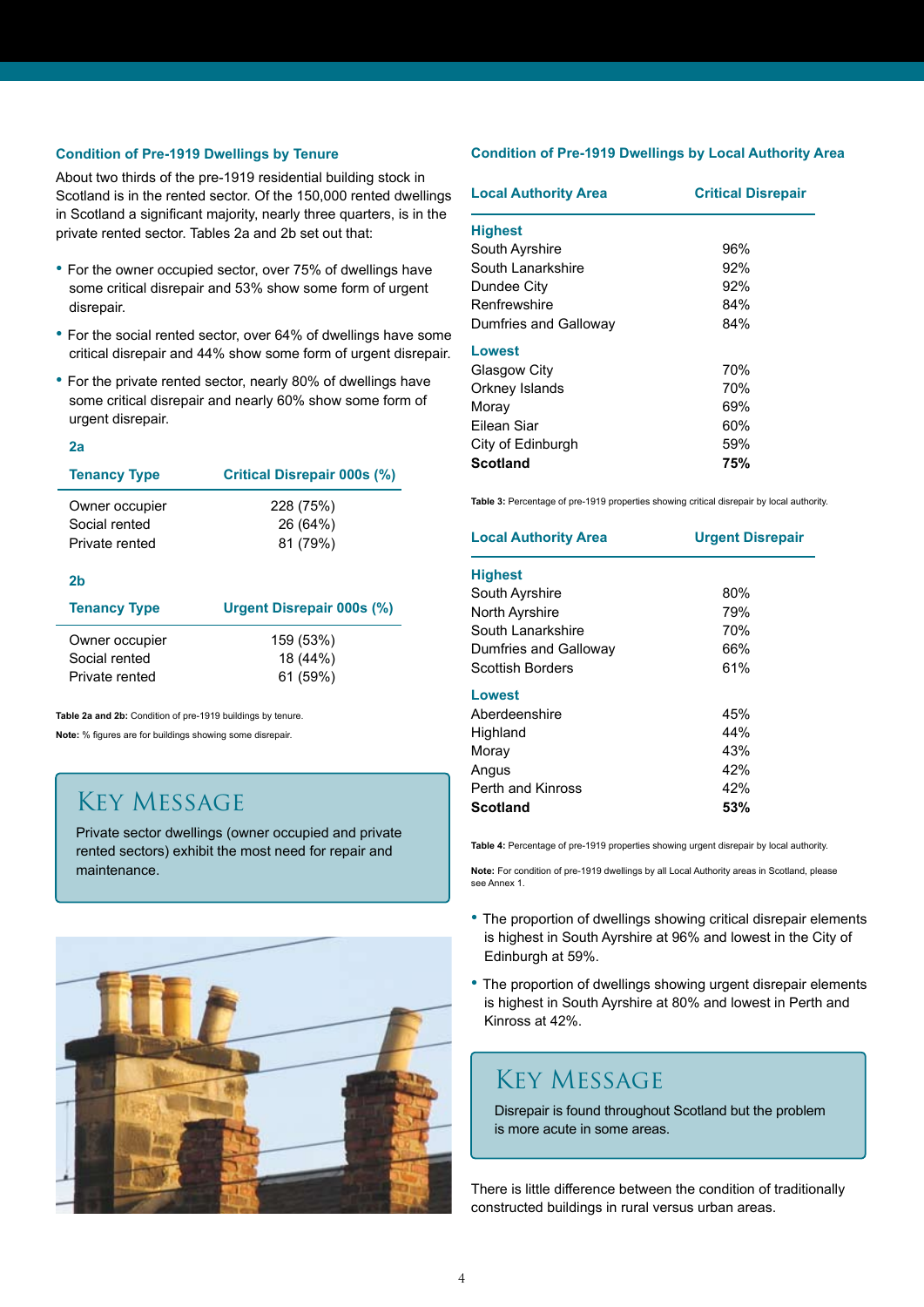#### **The Main Types of Disrepair**

The disrepair elements that are present in the greatest number and proportion of pre-1919 households are those which will lead to the most rapid deterioration in building condition.

| <b>Disrepair Element</b>   | <b>Number of</b><br><b>Households</b> | <b>Proportion of</b><br><b>Households</b> |
|----------------------------|---------------------------------------|-------------------------------------------|
| External wall finish       | 183,000                               | 54%                                       |
| Primary roof structure     | 177,000                               | 53%                                       |
| Roof gutters and downpipes | 138,000                               | 41%                                       |
| Chimney stacks             | 127,000                               | 38%                                       |
| Flashings                  | 108,000                               | 32%                                       |
| <b>External windows</b>    | 84,000                                | 25%                                       |
| Floor finish               | 70,000                                | 21%                                       |
| External doors             | 53,000                                | 16%                                       |
| Common doors, screens,     |                                       |                                           |
| windows and roof-lights    | 49,000                                | 15%                                       |
| External wall structure    | 44,000                                | 13%                                       |
| Secondary roof structure   | 21.000                                | 6%                                        |

**Table 5:** Number and proportion of pre-1919 households with different types of disrepair.

Buildings constructed since 1919 have a broadly similar disrepair element profile but the proportion of households with each disrepair element tends to be lower.

## Key Message

The problem is serious due to its impact on the fabric of traditional buildings as well as its geographic extent.

#### **Spending on Improvements, Repairs and Maintenance**

Evidence from the SHCS suggests that approximately 167,000 repairs are made to critical elements of building fabric per year, alongside around 157,000 improvements. The level of expenditure on the average repair or improvement is about the same, which suggests that on average the expenditure on repairs in Scotland for pre-1919 dwellings is broadly the same as on improvements.

Evidence from SHCS suggests that the extent of disrepair is not a significant factor in determining whether an owner carries out a repair.

- Expenditure on improvements in buildings constructed after 1919 is generally at a similar level to those constructed pre-1919.
- Expenditure on repairs in buildings constructed after 1919 is generally around half of that for those constructed pre-1919.

## Key Message

There is no clear evidence that a shortage of funds is a major part of the problem when householders are happy to spend on interior/cosmetic improvements not fundamental exterior repairs.



## Key Message

The attitude of owners and occupiers of traditional buildings needs to change if condition is to improve.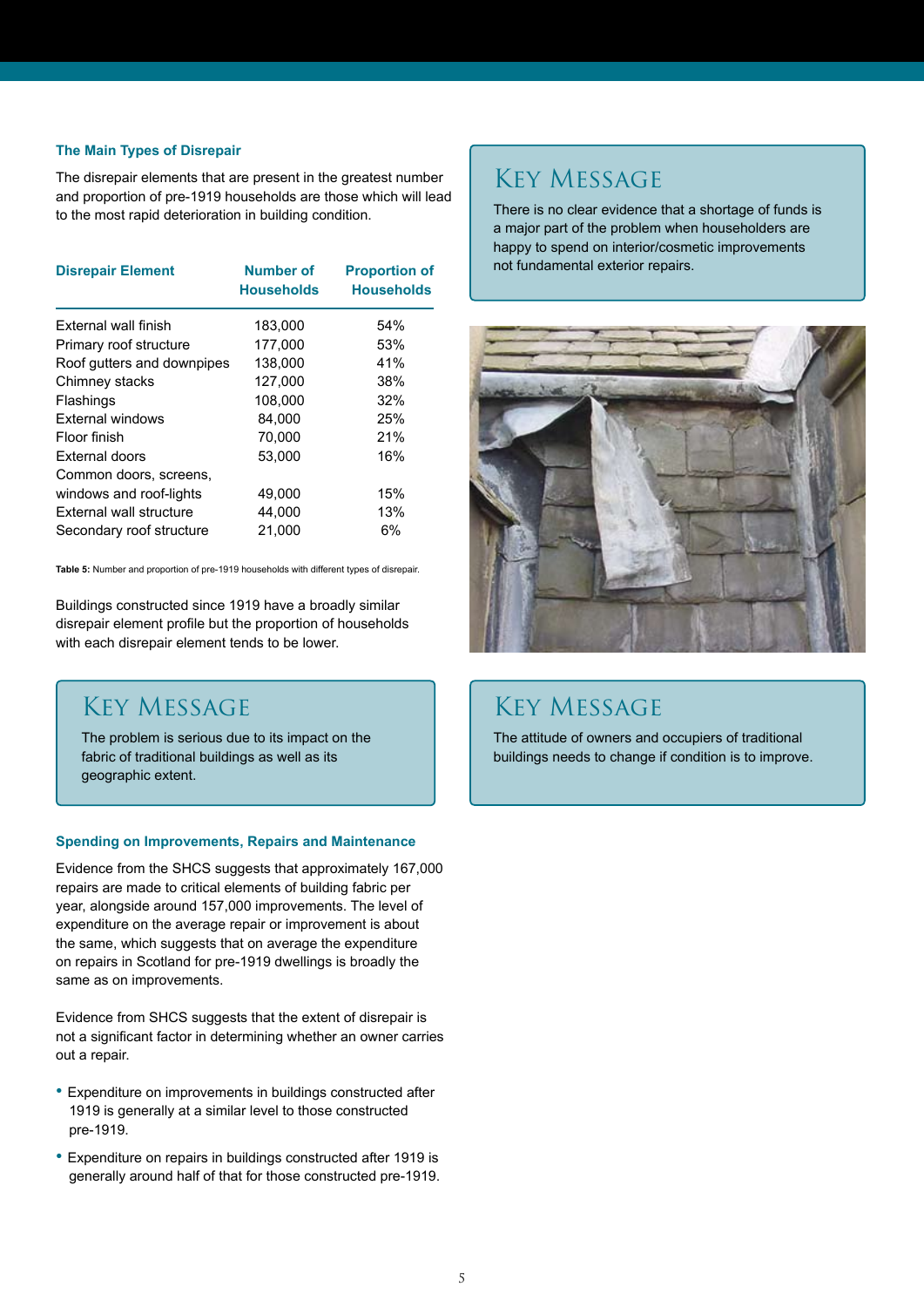### NON-RESIDENTIAL SECTOR

Evidence concerning the non-residential sector is harder to come by. There is no single comprehensive source of information akin to the Scottish House Condition Survey. There are, however, three sources of data available:

- The Buildings at Risk Register (BARR).
- Safeguarding Glasgow's Stone-built Heritage.
- The Scottish Small Towns Survey.

#### **Analysis of the BARR**

Analysis of the data underlying this indicator showed that in Summer 2012 there were 423 buildings that were regarded as being at risk in Scotland, of which 268 are non-residential. Of those, condition was assessed as good in 2% of cases, with the vast majority, 98%, assessed as being in the categories from fair through to ruinous. Over 63% of buildings were in poor, very poor or ruinous condition.

Looking at the 155 residential buildings on the register, for purposes of assessing the comparability with other condition assessments, condition was assessed as good in approximately 10% of cases, and categorised in fair through to ruinous in 90% of cases. Over 58% are in the categories of poor through to ruinous condition.

#### **Analysis of** *Safeguarding Glasgow's Stone-built Heritage*

Analysis of the data underpinning the Glasgow report (2006) suggests that 97% of stone buildings in Glasgow are in need of repair. More specifically, the surveyed facades indicated that of the 230 buildings surveyed:

- 33% of residential buildings and 40% of non-residential buildings have evidence of water penetration to the stone masonry.
- 21% of residential buildings and 41% of non-residential buildings require re-pointing to prevent water ingress.
- 26% of residential buildings and 38% of non-residential buildings require urgent maintenance to stone masonry if damage is to be avoided.
- 14% of residential buildings and 29% of non-residential buildings show damage to stone masonry due to the presence of salts, due either to saturation of stone by water or from the use of winter de-icing salts to base courses and entranceways.

### **Analysis of the Small Towns Survey**

This report was compiled by the Scottish Small Towns Task Group in 2005/06 to provide evidence on issues being faced by small towns in Scotland. The report includes survey data on the condition of pre-1901 properties in seven settlements in the Scottish Borders. This survey covered 8% of pre-1901 buildings on the main streets of the settlements. Approximately 62% were domestic buildings and 38% were non-domestic. The survey reported that both non-domestic and domestic dwellings exhibited defects which include roof fabric failures, loose or falling masonry, gutter/downpipe defects, water ingress and window defects.

| <b>Type of High</b><br><b>Priority Defect</b> | <b>Proportion of Surveyed Buildings</b><br>with High Priority Defect |
|-----------------------------------------------|----------------------------------------------------------------------|
| Roof fabric                                   | 39%                                                                  |
| Falling masonry                               | 45%                                                                  |
| Rainwater goods                               | 31%                                                                  |
| Precipitation                                 | 17%                                                                  |
| Window                                        | 15%                                                                  |
|                                               |                                                                      |

**Table 6:** Proportion of surveyed buildings with High Priority Defect.

On average about 70% of all traditionally constructed buildings were regarded as in a poor or dangerous condition or in a state of disrepair.



## Key Message

These sources of condition data for non-residential traditional buildings suggest that these buildings are at least in a similar if not worse state of repair as residential traditional buildings.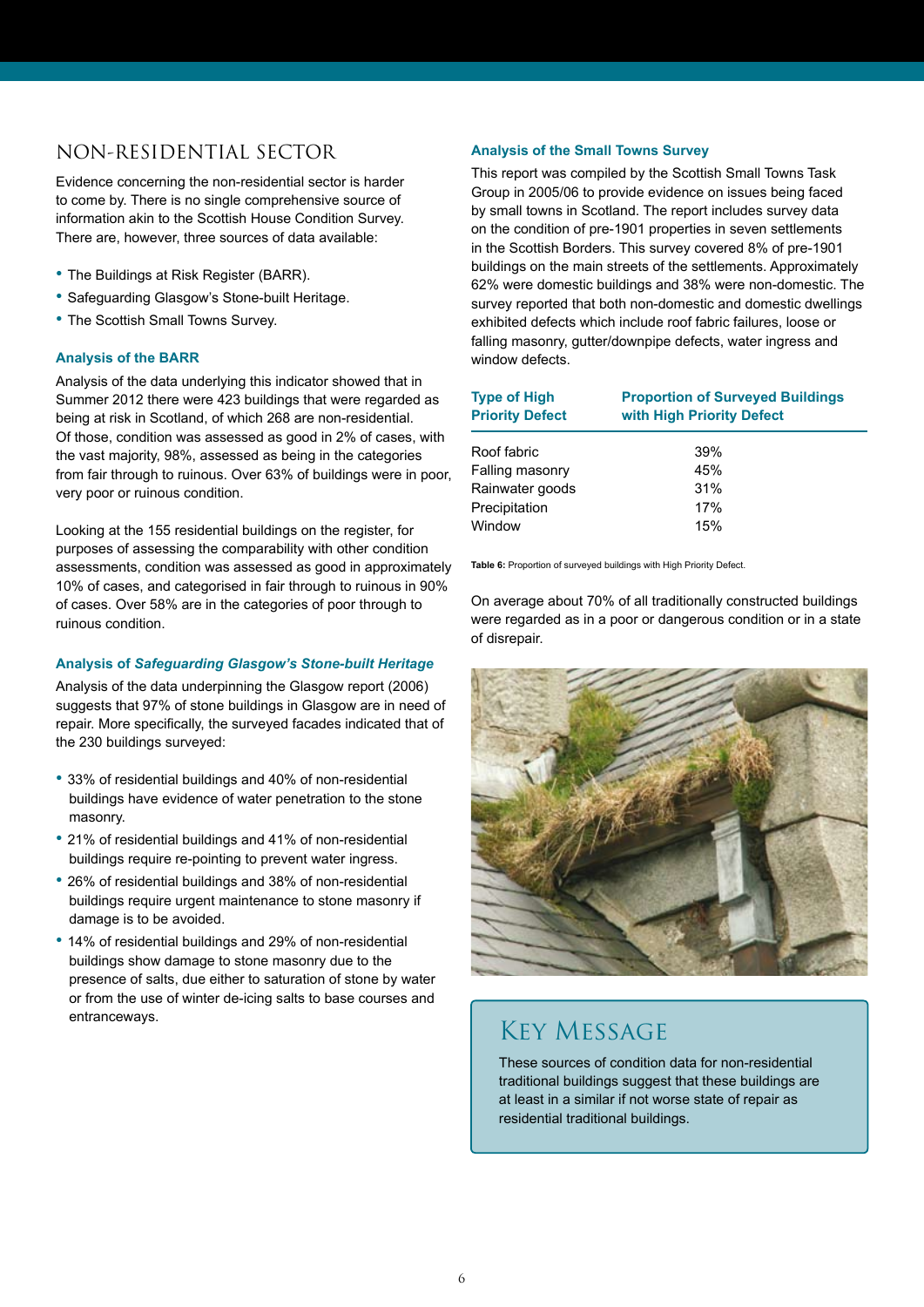

### Traditional Building Skills Strategy

The Scottish Government values our historic environment. It recognises the importance of traditional building skills to ensure this important sector plays its part in protecting the historic environment and supporting Scotland's economy.

The Scottish Government is committed to a swift and sustainable economic recovery in Scotland. Scottish Ministers consider that the provision of traditional skills can make an important contribution to the delivery of economic growth through employment within the construction sector and help sustain the Scottish built environment which forms the backdrop for so much economic activity.

In delivering this vision to support traditional building skills in Scotland, Historic Scotland will provide a strong and practical contribution to the **Scottish Government's Economic Recovery Plan**, the **Energy Efficiency Action Plan** and the **Skills For Scotland Strategy**.

Historic Scotland is in a unique position to drive this strategy forward with partner organisations. The stewardship role it has to play in protecting and enhancing our historic environment for future generations cannot be adequately achieved without the appropriate knowledge, skills and materials to conserve and maintain our traditional buildings.

Historic Scotland is one of the largest UK employers in the sector, providing training and employment through its conservation teams across Scotland.

Our vision is of a world-leading system of traditional skills training that meets the needs of a modern, innovative and competitive construction sector to ensure that it is equipped to fulfil its role in creating and maintaining Scotland's built environment of the future, and making a significant contribution to economic recovery.

**Technical Conservation website: www.historic-scotland.gov.uk/conservation**

### NOTES:

<sup>1</sup>The figures in this document relate to the SHCS 2010.

2 Elements of critical disrepair consist of:

- Roof covering
- Roof structure - Chimney stacks
- Flashings
- Roof gutters and downpipes
- External walls finish
- External walls structure
- Access decks and balustrades
- (common areas flats only)
- Foundations
- Damp-proof course
- External doors and windows (dwelling only)
- Doors, screens, windows and roof lights
- (common areas flats only)
- Party walls structure - Floor structure
- Floor finish
- Dry rot/wet rot

<sup>3</sup> Urgency of disrepair is only assessed for external and common elements.